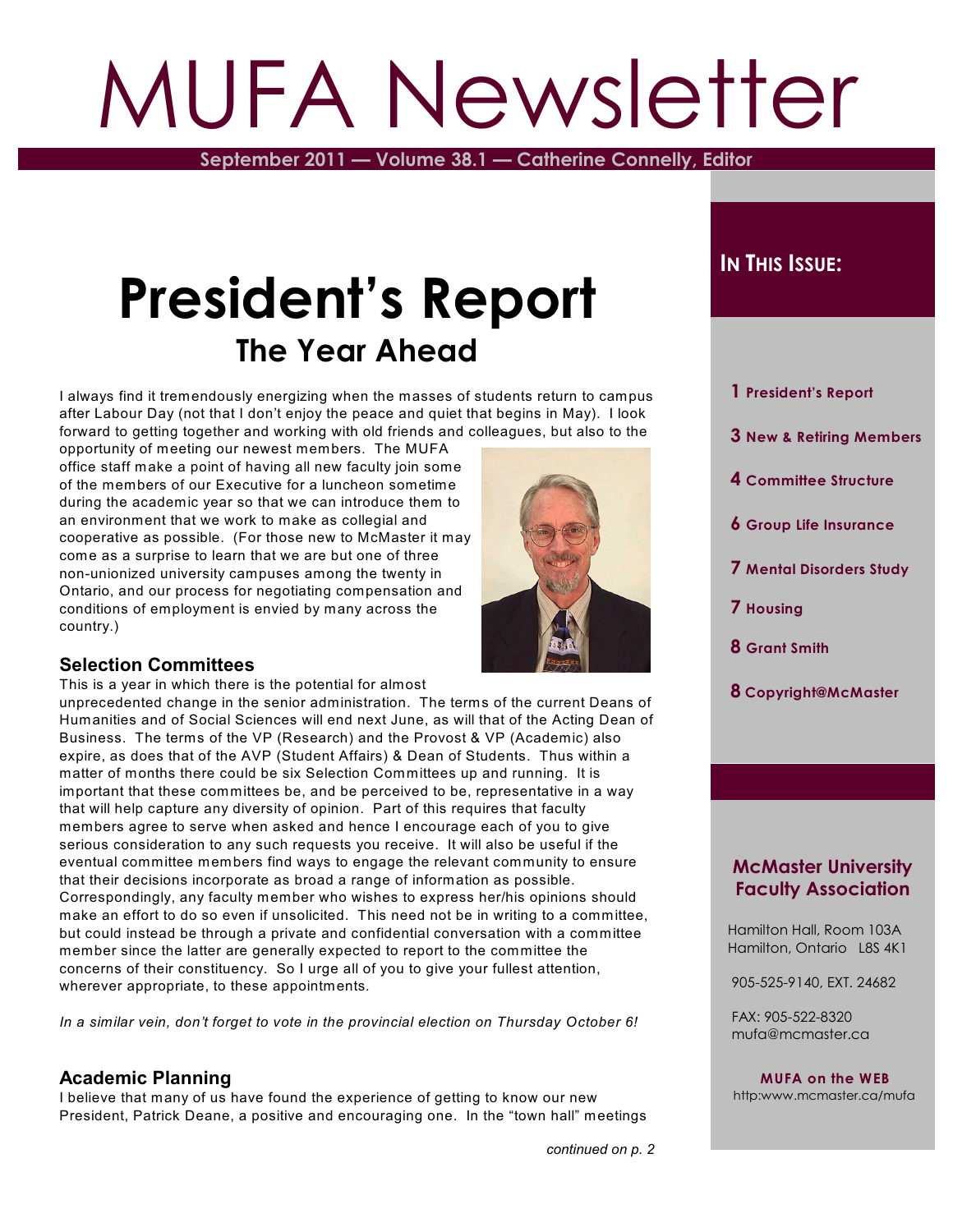**President's Report** (continued from p. 1) he showed a respectful, thoughtful, and engaging manner. This has been borne out in his recently released letter to the McMaster community in which he outlines his priorities and principles. His comments on one of his priorities, the quality of undergraduate education, have been reported in an article in the *Globe & Mail* on September 14 and elsewhere. W hile the President's interest in this area is welcome, it is unclear how the innovations he highlighted, such as the iSci, BHSc and the Arts & Science programs (which collectively admit about 300 students each year, or 5-6% of all new admissions), can be expanded to engage the rest of an ever growing undergraduate body (Level I is up by 7% over the target). At least not without a substantial increase in the faculty complement! I believe most of us are all too aware that many of our students are in large, undifferentiated programs that provide a very sub-optimal experience. Many of these students struggle to find rewarding courses for which they are eligible, or not already "capped off". It is my personal view that we must find a way to create and then offer a broad spectrum of elective courses. Ideally these would not be owned by any one Department or even Faculty, but this would take a degree of cross-campus curriculum collaboration that is rarely to be seen.

At a broader level, how might a renewed focus on undergraduate education at McMaster (timely as that most certainly is) affect the University's ability to position itself in a more differentiated or specialized university landscape, the kind that Harvey W eingarten and his colleagues at HEQCO envisioned?

#### **Budget**

This year the current budget model (whose origins are lost in the mists of time) will be shadowed by a

new model that purports to be more transparent and to identify more accurately where costs are incurred and how they are to be compensated. That sounds good, but I have my doubts and I think we should all keep our eyes on this to make sure the underlying academic mission is not distorted. Here is a specific case in point: the Economics Department teaches a large and increasing number of first-year engineers in its introductory courses. This is a good thing, and it allows the students to apply for admission to the Engineering & Management program (another good thing and a McMaster innovation). The current budget model uses a baseline from some 20 years ago, which no doubt acknowledged that students from other Faculties then took economics, but did not incorporate cross-Faculty teaching explicitly. Hence there is no increased allocation for the Faculty of Social Sciences as the number of engineering students taking economics increases. But while the new budget model would change this, still the Faculty of Social Sciences would only receive 50% of the per course tuition (while Engineering would keep the remainder, and all of the BIU money). I know there is an underlying rationale, sometimes attributed to how the research component of our lives is funded, but I find it bizarre, and I don't believe it will lead to the allocation of teaching resources that *all* students taking economics deserve.

The above paragraphs may be too idiosyncratic and an inadequate expression of what concerns our membership, and so I would welcome your feedback. That said, I urge all MUFA members to take advantage of every opportunity to participate in the dialogue on campus and to reinvigorate the collegiality which has been such a hallmark of McMaster's past.

> *Peter Sutherland MUFA President*

**2**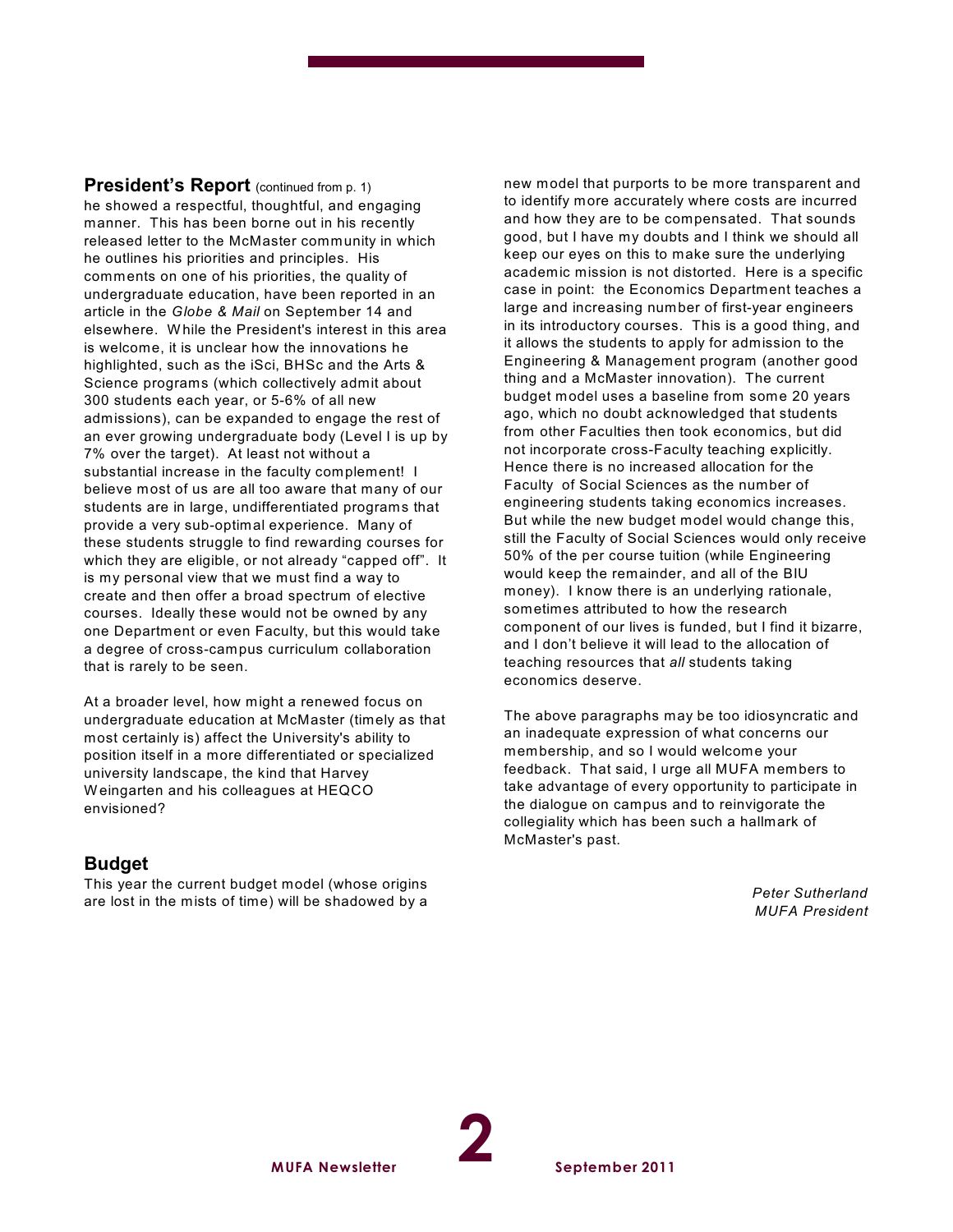# **Welcome New Members**

**Faiez Al-Ani** B-Tech Programme **Paul Andrews** Psychology, Neuro & Behaviour **Trevor Arnold** Mathematics & Statistics **Fouzia Baki** Operation Management **Sara Bannerman** Communication Std & Multimedia **Sean Carey** Geography & Earth Sciences **Bei Chen** Mathematics & Statistics **Erin Clements** Mathematics & Statistics **Vanina Dal Bello-Haas** Rehabilitation Science **Amber Dean** English & Cultural Studies **Jeffrey Denis** Sociology **Francisca Duran** Communication Std & Multimedia **Ali Emadi** Mech/Elec & Comp Engineering **John Ford** School of the Arts

**John Graham** School of the Arts **Amanda Grenier** Health, Aging & Society **Stuart Henderson** History **Krista Howarth** Kinesiology **James Alexander Irvine** Political Science **Dimitrios Konstantinidis** Civil Engineering **Yvonne Kwok** Accounting & Financial Mgmt **Sandra Lapointe** Philosophy **Joseph LaRose** Religious Studies **Chung Pang Mok** Mathematics & Statistics **Jose Moran-Mirabal** Chemistry & Chemical Biology **Laurence Mussio** Communication Std & Multimedia **Elena Neiterman** Health, Aging & Society **Danny Pincivero** Kinesiology

**Saiedeh Razavi** Civil Engineering **Andrew Roddick** Anthropology **Graham Scott** Biology **Mark Skowronski** HR & Management **David Harris Smith** Communication Std & Multimedia **Antonio Sorge** Anthropology **Sara Stonehouse** Accounting & Financial Mgmt **Iulian Toma** French **Matthew Woolhouse** School of the Arts **Itay Yavin** Physics & Astronomy **Jennifer Yost** Nursing **Haniyeh Yousofpour** HR & Management **Jie Yu** Chemical Engineering **Ka Ming Yuen** Bachelor of Technology Prog

# **Best Wishes to Retiring MUFA Members**

We wish to extend best wishes to those who have retired during the 2010/11 academic year. We look forward to seeing them at the annual luncheon in their honour (this year on October 17, 2011) hosted jointly by the Presidents of the University and the Faculty Association.

#### **Peter Archibald**

 Sociology **John Berlinsky** Physics & Astronomy **Martin Daly** Psychology, Neuroscience & Behaviour **Robert Henderson** Kinesiology **Carolyn Ingram** Nursing **Zdislav Kovarik** Mathematics & Statistics **Elizabeth Latimer** Family Medicine

**Robert M. K. W. Lee** Anesthesia **Betty Ann Levy** Psychology, Neuroscience & Behaviour **Anna St. Leger Lucas** French **John Seaman** Political Science **Johan Terlouw Chemistry Boris Zhorov** Biochemistry & Biomedical Sciences

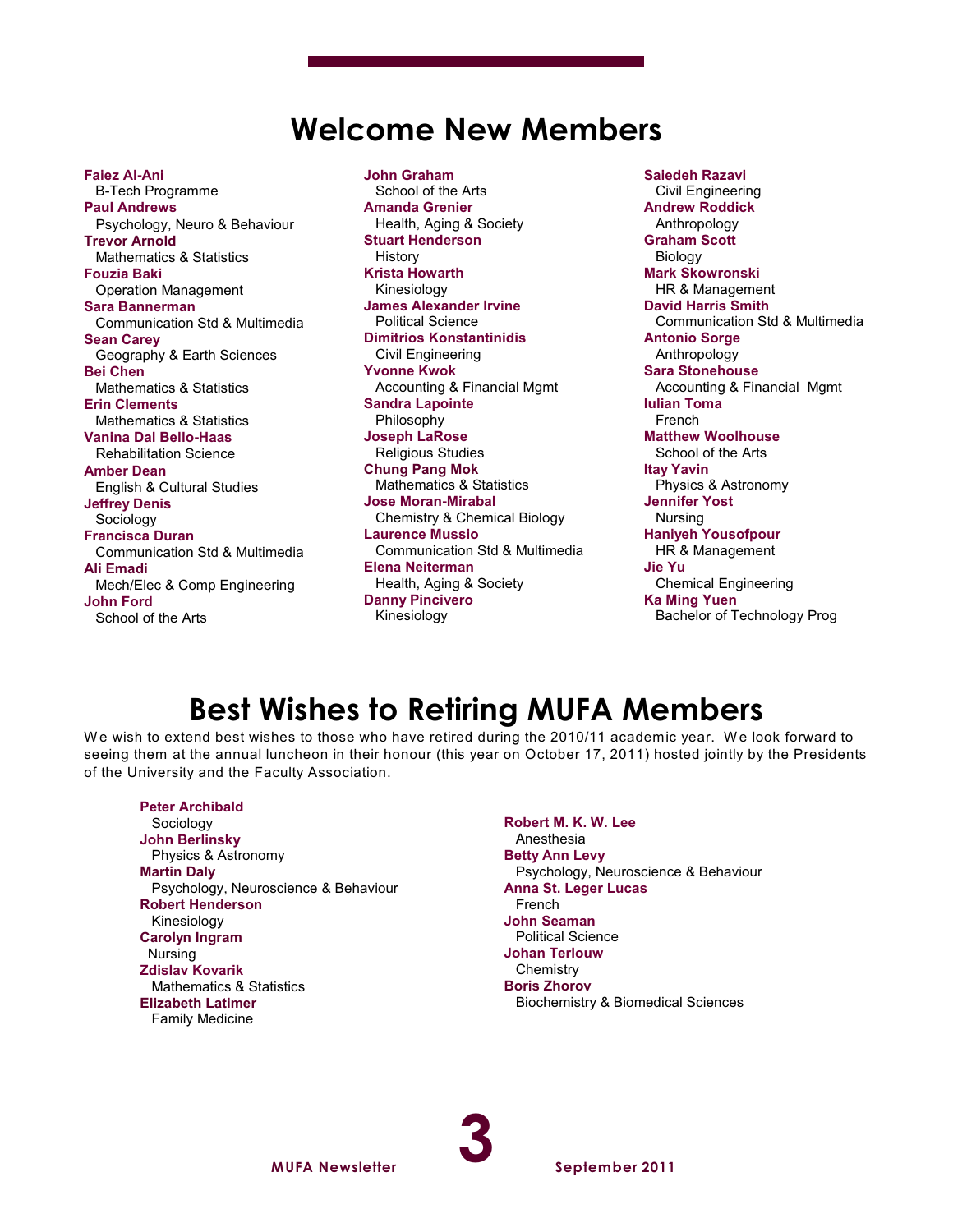# **Committee Structure 2011/2012**

#### **Standing Committees**

#### \*Chair of Committee

**Academic Affairs Nancy Bouchier,\* History, 24136, bouchier**

#### **Human Rights**

**Michelle Dion,\* Political Sciences, 24029, dionm Joint Committee**

**Martin Dooley, Economics, 23810, dooley Graeme Luke, Physics & Astronomy, 27639, luke Peter Sutherland, Physics & Astronomy, 22611, pgs**

#### **Membership**

**Michelle MacDonald,\* Biochem & Biomed Sci, 22316, macdonml**

#### **Nominating Committee**

**Virginia Aksan, History, 23541, vaksan Martin Dooley, Economics, 23810, dooley Ann Herring, Anthropology, 23915, herring Abigail Payne, Economics, 23814, paynea Harry Shannon, Occup Hlth & Env Med, 22147, shannonh Peter Sutherland,\* Physics & Astronomy, 22611, pgs OCUFA Director**

**Martin Dooley, Economics, 23810, dooley Pension Committee**

#### **Nancy Carter,\* Nursing, 22221, carternm Trevor Chamberlain, Finance, 23980, chambert**

**Sherman Cheung, Finance, 23986, scheung Martin Dooley, Economics, 23810, dooley Marc-André Letendre, Economics, 23817, letendre Peter Sutherland, Physics & Astronomy, 22611, pgs**

#### **Public Relations**

**Catherine Connelly, HR & Management, 23954, connell Special Enquiries & Grievances**

**Graeme Luke, Physics & Astronomy, 27639, luke@physics Tenure**

**MUFA Newsletter**

**Virginia Aksan, History, 23541, vaksan Martin Horn, History, 24139, mhorn**

#### **Treasurer**

**Rafael Kleiman, Engineering Physics, 26290, kleiman Without Portfolio**

**Mike Veall, Economics, 23829, veall**

**Returning Officer**

**Matheus Grasselli, Math & Stats, 23406, grasselli**

#### **University Committees & Boards**

#### **Bookstore Board**

**Virginia Aksan, History, 23541, vaksan Lilian Chan, Accounting & Fin Mgmt Serv, 23974, ylchan Enrolment Management Team Michelle MacDonald, Biochem & Biomed Sci, 22316, macdonml McMaster Children's Centre Krista Madsen Baker, Kinesiology, 27946, madsenk Parking Appeal Board Trevor Chamberlain, Finance, 23980, chambert Pension Trust Trevor Chamberlain, Finance, 23980, chambert Sherman Cheung, Finance, 23986, scheung Marc-André Letendre, Economics, 23817, letendre President's Advisory Committee on Building an Inclusive Community Nancy Bouchier, History, 24136, bouchier President's Advisory Committee on Relations with Community Dan Goldreich, Psychology, Neur & Beh, 28666, goldrd President's Advisory Committee on Transportation & Parking Nancy Carter, Nursing, 22221, carternm Trevor Chamberlain, Finance, 23980, chambert Rudy Heinzl Award of Excellence Committee VACANCY Sustainability Steering Committee Gail Grantzberg, Engineer&PubPolicy, 22153, krantz**

#### *Ad Hoc* **Association & University Committees**

#### **Drafting Cte to Review T&P Policy SPSs**

**Lorraine Allan, Psychology, Neuro & Beh, 23023, allan Katherine Cuff, Economics, 23827, cuffk**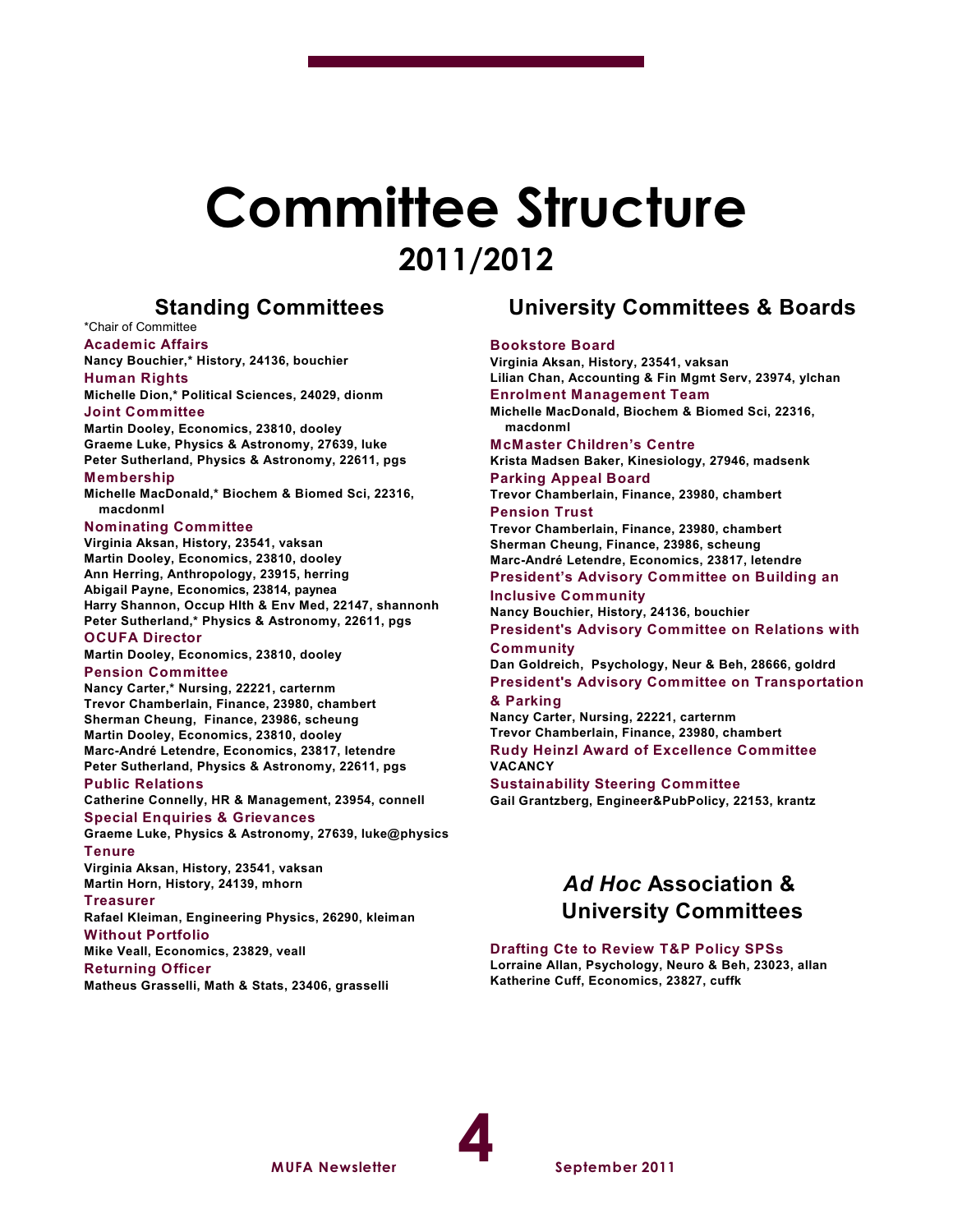#### **Faculty Association Council**

*[There are several vacancies on Council. If your Department is not represented, why not call the Association office and volunteer your services? If your name is listed and you no longer feel able to serve on Council, please inform the MUFA Office.]*

**Anthropology** Wayne Warry, 23901, warrywa **Computer & Software** Antoine Deza, 23750, deza **Engineering Physics** VACANCY **English & Cultural Studies** Mary Silcox, 27314, silcox **Kinesiology** Joe Blimkie, 24702, blimkie

**School of the Arts** Catherine Graham, 27665, grahamca **Biochem & Biomed Sci** Russell Bishop, 28810, bishopr<br>**Biology** Pat Chow-Fraser, 27338, chowf Pat Chow-Fraser, 27338, chowfras **Business Faculty** Willi Wiesner, 23985, wiesner<br> **Chemical Engineering Kim Jones, 26333, kjones** Kim Jones, 26333, kjones **Chemistry Chemistry Adam Hitchcock, 24749, aph Civil Engineering Ioannis Tsanis, 24415, tsanis Classics** Michele George, 23452, georgem **C E & B** Harry Shannon, 23162, shannonh **Comm Stds & Multimedia** Philip Savage, 23346, savagep **Economics** Martin Dooley, 23810, dooley **Electrical & Computer Eng** Natalia Nikolova, 27141, talia **Family Medicine** Helen McDonald, 26657, mcdonal **French** Stephanie Posthumus, 23746, posthum **Geography & Earth Sci** Robert Wilton, 24536, wiltonr **History** Ken Cruikshank, 24153, cruiksha

**Mathematics & Statistics** VACANCY **Mechanical Engineering** Gary Bone, 27591, gary **Obstetrics & Gynecology** Derek Lobb, 22228, lobbd **Pediatrics** VACANT **Physics & Astronomy** VACANCY **Political Science** Peter Graefe, 27716, graefep **Psychiatry & Behav Neuro** Lennard Niles, 22224, niles **Psychology, Neuro & Behav** VACANCY **Rehabilitation Sciences** VACANT

Labour Studies **Robert Storey, 24693**, storeyr **Library** Wade Wyckoff, 26557, wyckoff **Linguistics & Language** Vikki Cecchetto, 24474, cecchett **Materials Science** Nikolas Provatas, 26897, provata Medicine **Medicine** Karen Beattie, karen.beattie@camris.ca **Nursing** Yvonne Lawlor, 22037, lawlory **Pathology & Molecular Med**. Laurie Doering, 22913, doering **Philosophy** David Hitchcock, 23464, hitchckd **Radiology** Eli Tshibwabwa, 26248, tshibwab **Religious Studies Anders Runesson, 23388, runess Social Work** Jane Aronson, 23789, aronsonj **Sociology** Neil McLaughlin, 23611, nmclaugh **Surgery** Frank Baillie, 75215, baillief

### **OBSERVERS NEEDED**

Required: members of the Faculty Association yes, RETIREES also qualify — to serve as observers for appeal and grievance hearings. The role of the Observer is to report on the adequacy of the procedures, with a view to making recommendations to improve relevant policies, not to comment on the conduct or the judgement of the tribunal. Hearings usually take place over one or two days. For more information, send us an e-mail (**[mufa@mcmaster.ca](mailto:mufa@mcmaster.ca),)**), give us a call (24682), or drop us a line (HH 103A).

# **Faculty Handbook Updates**

The MUFA Executive has agreed to discontinue the practice of sending out revised pages of the *Faculty Handbook* to MUFA members and administrative departments in September. Instead, the web version which is available on the MUFA site

(**[www.mcmaster.ca/mufa](http://www.mcmaster.ca/mufa))**) will be kept up to date and notification, along with the appropriate link, will be made in the *Newsletter* as well as on g-mufa when any portion of the *Handbook* has been revised.

If you prefer to keep a hard version of the complete *Handbook* on hand, however, copies will continue to be available at no charge through the **Bookstore's Custom CourseWare Department at ext. 23356.**

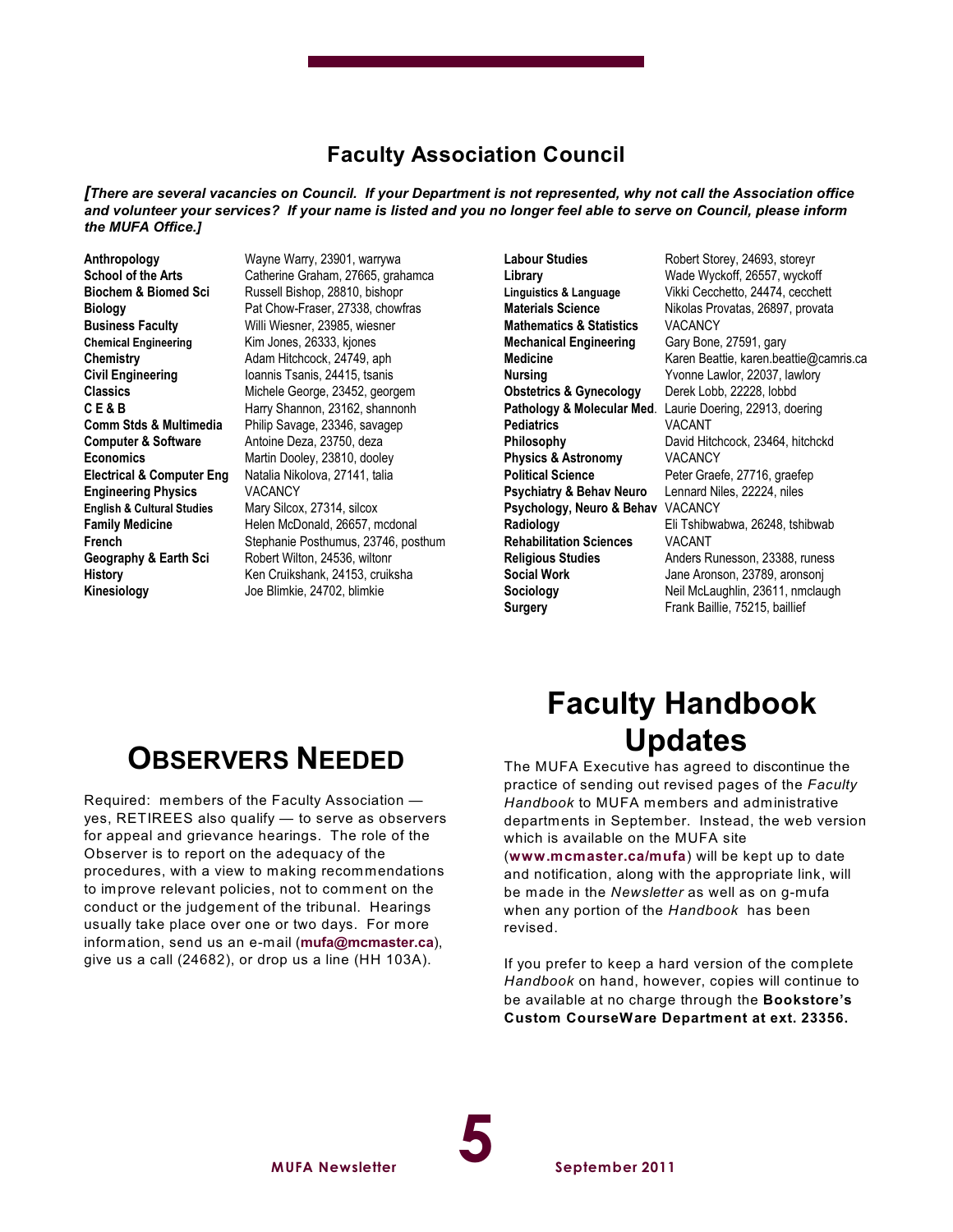# **Are You Considering Buying Optional, Employee-Paid Group Life Insurance From McMaster?**

The recent Joint Committee Agreement between McMaster University and MUFA provides for an increase in the maximum optional, employee-paid group life insurance from \$500,000 to \$1,000,000 for Members of the "New Group Life Insurance Plan". Members of the "Grandparented Group Life Insurance Plan" may also apply for this increase in optional, employee-paid group life insurance, but must first elect to leave the "Grandparented Group Life Insurance Plan" and join "New Group Life Insurance Plan". The purpose of this note is to recommend that our members carefully consider their individual life insurance needs and research the cost of alternative plans before purchasing the optional, employee-paid group life insurance being offered by the University.

McMaster's group life plan is offered by Sun Life through the Council of Ontario Universities. Each year, the group life premiums are reviewed with the group insurance carrier and are adjusted relative to plan experience. A recent letter from the Administration advised faculty of their options and provided the rates at which they may purchase optional, employee-paid group life insurance. I compared these rates with the rates of six other well established, term life insurance carriers, specifically Canada Life, Equitable Life, Manufacturers Life and three others. For a non-smoking, male age 35 in good health, the McMaster rates are competitive. For a non-smoking, male age 45 or 55 in good health, the six other Canadian companies all offer guaranteed renewable term at significantly (40% to 50%) lower rates than those offered by McMaster. I, for one, should pretty clearly stay with the policy I have with one of these six companies. I have not made comparisons for all combinations of sex, age

**MUFA Newsletter**

and health status. My limited research did clearly indicate, however, that our members would be wise to do some research on their own before purchasing the optional, employee-paid group life insurance from McMaster. Google will lead you to a number of sites that provide life insurance quotes. Some of these sites will ask for contact information and follow-up by phone or e-mail. **[www.life-insurance](http://www.life-insurance-quotes.ca)[quotes.ca](http://www.life-insurance-quotes.ca)** did not ask for contact information and provided a quote for my own policy that is exactly what I pay.

Please note that the McMaster University Group Life Insurance Plan also provides basic term life insurance while you are an active member of faculty. The basic group life benefit is 175% of salary to a maximum death benefit of \$175,000. The cost of the basic group life insurance premium is paid 100% by the University. Grandparented Group Life Insurance Plans are also in place. Coverage will end on the earlier of the last day of the month in which you retire, or December 1<sup>st</sup> of the year you reach age 69, and if you are eligible for post-retirement benefits, you will receive a Life Insurance benefit of \$5,000.

Not sure which plan you participate in or how much life insurance coverage you have? Contact your Human Resources Representative:

> Human Resources Service Centre Campus Services Building Room 202 Phone: 905.525.9140 ext. 222HR or Health Sciences Human Resources Health Sciences Centre 2J1A Phone: 905.525.9140 ext. 22207

> > *Martin Dooley, MUFA Vice-President*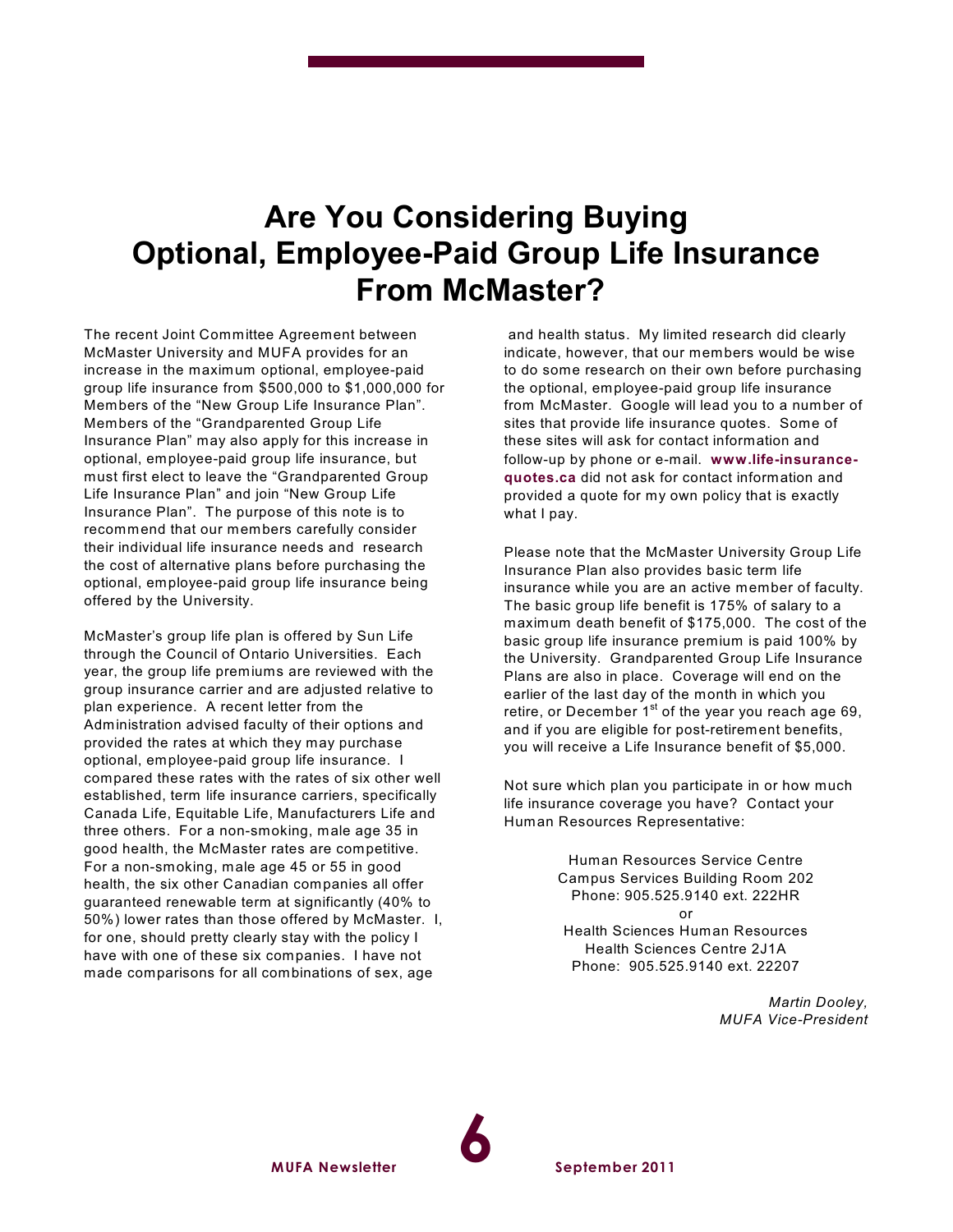# **Research Study on Mental Disorders**

Approximately one in four people will experience a mental disorder at some point in their life. For those who do not experience it directly, they are likely to know someone who will. W hy, then, is it so difficult to talk about mental disorders and how they affect us? Kate Toth, a PhD student in health psychology and an employee of McMaster University, is asking this question in a research study. The purpose of the study is to understand how individuals diagnosed with a mental disorder decided whether or not to tell people they work with (peers, supervisors, staff, human resources personnel, etc.) about the disorder. Toth stated: "I hope that an understanding of the decision-making process will help employers to develop programs, policies, training, and other initiatives that will improve the experience of employees diagnosed with mental disorders in the workplace".

**Volunteers to participate in the study are currently being sought.** You are eligible to participate if you are an employee of McMaster University and have been diagnosed with a mental disorder recognized under the *Diagnostic and Statistical Manual (DSM-IV-TR)* by a qualified health care professional. If you decide to participate in this study, you will be asked to participate in one or two interviews with the researcher. The length of the interview will depend on how much you wish to share, but you should plan for about one hour for the initial interview. Less time will be required for subsequent interviews if you wish to participate. W ith your permission, your interview(s) will be audiorecorded. You will be asked to complete a brief demographics questionnaire during your initial interview. You will also be asked to participate in a member checking interview. Member checking helps the researcher to confirm that her analysis of the data fits your experience of disclosure decisionmaking. The length of the member checking interview is estimated to be 30 minutes.

If you choose to participate, **your participation in this study is confidential!** The researcher will not use your information for any purposes outside of this research project. Also, the researcher will not include your name or anything else that could identify you in any reports of the study.

**About the Researcher:** Kate Toth is a PhD student at W alden University and a TMG employee of McMaster University. She holds the role of Administrative Operations Manager with the School of Nursing. If you are interested in more information or in participating in the study, please contact Kate at (905) 525-9140 x 26883 or

**[kate.toth@waldenu.edu](mailto:kate.toth@waldenu.edu). Please note that subordinates of the researcher may not participate in the study.**



**FOR RENT:** One bedroom, bright, furnished, quiet, private entry apartment in home of retired academic. Garage parking. Country setting. Campus 10 minutes by car. Suitable for one person — graduate student, post-doc or junior faculty. No smoking. \$750 monthly all inclusive; minimum lease 1 year, renewal/extension negotiable. Available September 1, 2011. For more information see,

**[http://macoffcampus.mcmaster.ca/classifieds/detail.p](http://macoffcampus.mcmaster.ca/classifieds/detail.php?id=16583) [hp?id=16583](http://macoffcampus.mcmaster.ca/classifieds/detail.php?id=16583)**. Contact **[beattiec@mcmaster.ca](mailto:beattiec@mcmaster.ca)**

**FOR RENT:** Gorgeous 3 bedroom, 1.5 bathroom townhome on South Mountain (Rymal & Upper Gage). 5 appliances, bright kitchen with tile backsplash, & ceramic

floors. Neutral designer paint, 3 massive bedrooms, & updated bathroom. Also: Central Air, Cozy Fireplace, Central Vac, updated Lighting, Finished Basement, Garage, & a walkout to private deck for summer BBQ's. All 100% spotless! Close to all amenities, Limeridge Mall, schools, parks, Community Centre, Lincoln

Alexander Parkway. Credit check, references, 1st & last months' rent, 1 year lease. Non-smokers, no pets. \$1490 + utilities. Contact Anita for inquires or photos at 905-808-2677 or **[alk2468@gmail.com](mailto:alk2468@gmail.com)**

**FOR RENT:** 3 bedroom, 2.5 bathroom home (plus den), fully furnished, walking distance from McMaster and walking distance to shops, restaurants, etc. Rent is \$1700/month plus utilities. Available from January 1- June 30, 2012. For more information, contact **[martink@mcmaster.ca](mailto:martink@mcmaster.ca)**